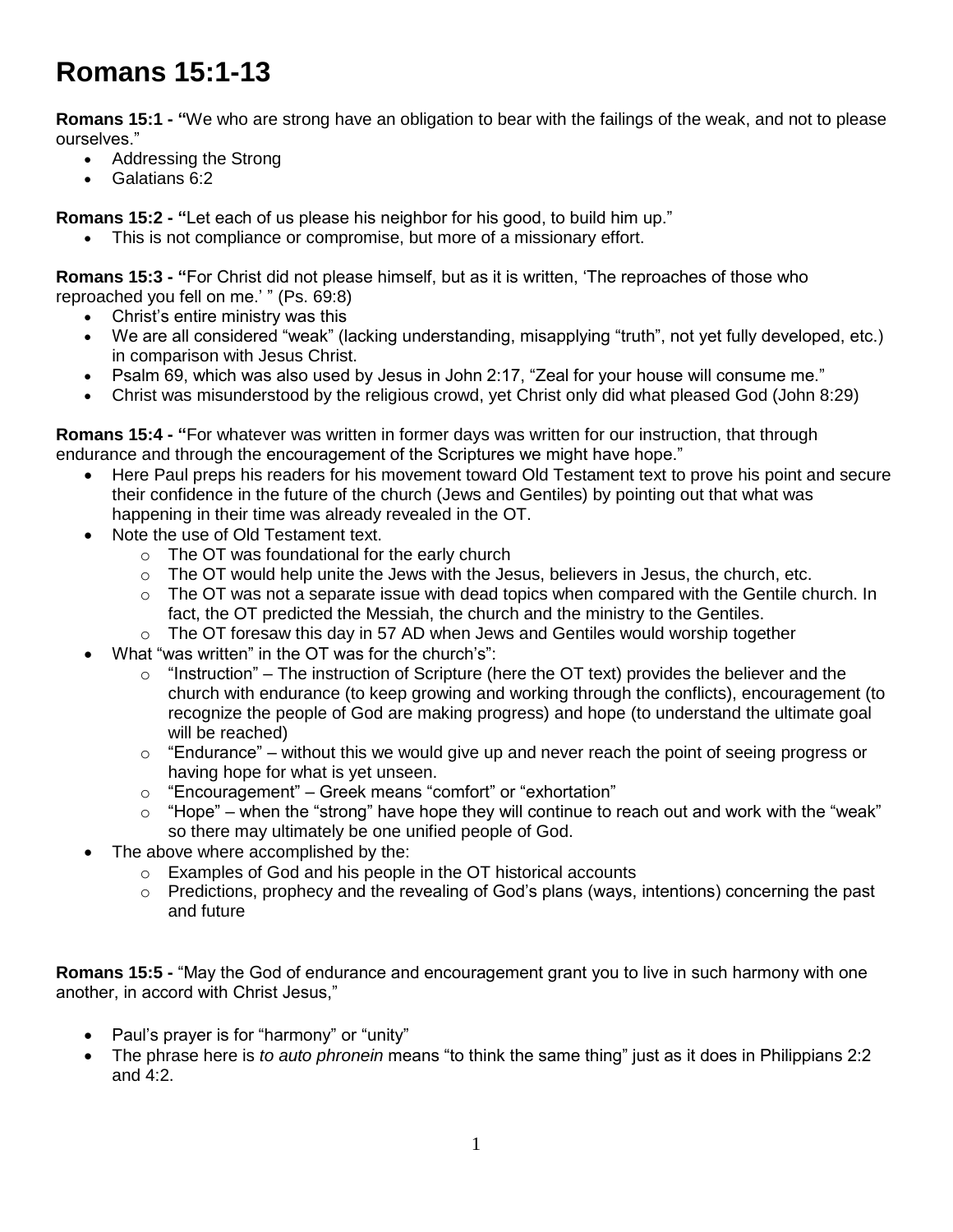## NOTES from Philippians study: *Philippians 2:1-2*

- Paul continues to focus on unity in the church.
- Philippians 2:1-4 are a long sentence that is focused on making Paul's "joy complete" by being "likeminded". All the ministry, demonstration and teaching that Paul has provided will not reach the fullness of his goal if the Philippians are NOT unified.
	- $\circ$  First, 2:1, Paul makes an appeal to the church to strive for unity
	- $\circ$  Second, 2:2, Paul describes unity or "the same mind" as having these characteristics:
		- Having the same love
		- **Being in full accord**
		- Being of one mind
	- $\circ$  Third, 2:3-4, Paul list some of the objectives of unity and describes how a "one-minded" people will think and behave.
- In Rome Paul recognized envy and rivalry within the church (Philippians 1:15) and experienced the opposition from the selfish ambition of some of the Roman church leaders (Philippians 1:17).
- It appears that Epaphroditus had reported, at least, some minor cases of the same envy, rivalry and selfish ambition that destroyed the "like-minded" unity breaking out in the Philippian church (Philippians 4:2, Euodia and Syntyche). It is possible the situation was bigger than just these two women since Paul is spending the focus of his letter on the issue of unity.

## **Philippians 2:1** - "*So if there is any encouragement in Christ, any comfort from love, any participation in the Spirit, any affection and sympathy*,

**Philippians 2:2** - "*complete my joy by being of the same mind, having the same love, being in full accord and of one mind*.

- Paul's "joy" likely refers to the completeness of his work with the Philippians and the full manifestation of his labor as an apostle.
	- o See 1 Thessalonians 2:19-20
	- $\circ$  Paul desired to be able to present to the Lord on the Day of the Lord a mature group of believers. The results would include rewards for Paul.
- **Phronete** is "like-minded" in the phrase in 2:2a that could be translated, "that you set your minds on the same thing"
	- o This verb *phronete* is used ten times in Philippians (and, 13 more times in Paul's other letters; a total of 23 times in Paul's writings.)
	- $\circ$  The letter opens in 1:7 referring to Paul's attitude toward the Philippians
	- $\circ$  The letter ends in 4:10 (2x) referring to the Philippians attitude toward Paul.
	- o *Phronete* is used again in:
		- $-2.5$
		- $-3:15(2x)$
		- $-3:19$
		- $-4:2$
		- Also, note *phronete* is used in Romans 12:3; 12:16 and 15:5
	- o *Phronete* does NOT mean "to think about; to meditate; to reflect"
	- o *Phronete* DOES mean "to set one's mind on". It is the sharing of a life principle. It includes agreeing on values, people. It is unity of purpose, and in this case, it is unity of a life based on the value of knowing Christ, the Gospel and the Philippian's shared citizenship in heaven.
	- o *Phronete* is best defined here by reading 2:6-11.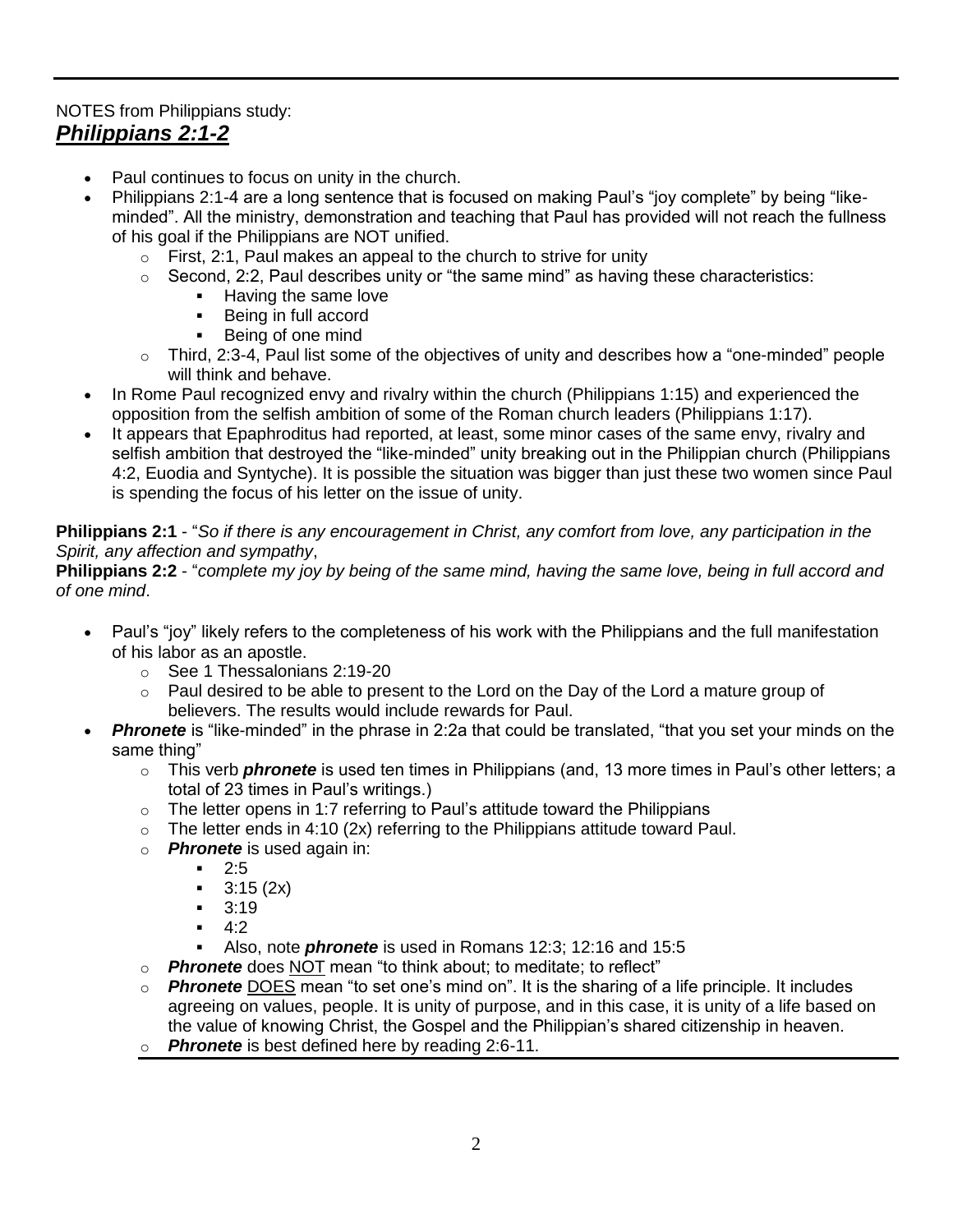**Romans 15:6 -** "that together you may with one voice glorify the God and Father of our Lord Jesus Christ."

- The point here is that there is only one church, only one people of God and that they should focus on unity.
- The day will come where the people of God will mature in knowledge and be unified. See Ephesians 4:11-17

**Romans 15:7 -** "Therefore welcome one another as Christ has welcomed you, for the glory of God."

| 1352 [e] |                      | 4355 [e]                 | 240 [e]     | 2531 [e]    | 2532 [e] | 3588 [e]                 | 5547 [e]        | 4355 [e]                       | 4771 [e] | 1519 [e] | 1391 $[e]$  | 3588 [e]        |
|----------|----------------------|--------------------------|-------------|-------------|----------|--------------------------|-----------------|--------------------------------|----------|----------|-------------|-----------------|
|          | Dio                  | proslambanesthe          | allēlous    | kathōs      | kai      | ho                       | <b>Christos</b> | proselabeto                    | hymas    | eis      | doxan       | tou             |
|          | $7 \Delta i\ddot{o}$ | προσλαμβάνεσθε άλλήλους, |             | καθώς και ό |          |                          |                 | Χριστός προσελάβετο ύμᾶς*, είς |          |          | δόξαν       | τοῦ             |
|          | Therefore            | receive                  | one another | as          | also     | $\overline{\phantom{a}}$ | Christ          | received                       | you      | to       | [the] glory | $\equiv$ $\geq$ |
|          | Conj                 | V-PMM-2P                 | RecPro-AMP  | Adv         | Conj     | Art-NMS N-NMS            |                 | V-AIM-3S                       | PPro-A2P | Prep     | N-AFS       | Art-GMS         |
|          |                      |                          |             |             |          |                          |                 |                                |          |          |             |                 |
|          | 2316 [e]             |                          |             |             |          |                          |                 |                                |          |          |             |                 |
|          | Theou                |                          |             |             |          |                          |                 |                                |          |          |             |                 |
|          | $\Theta$ εοῦ.        |                          |             |             |          |                          |                 |                                |          |          |             |                 |
|          | of God               |                          |             |             |          |                          |                 |                                |          |          |             |                 |
|          | N-GMS                |                          |             |             |          |                          |                 |                                |          |          |             |                 |

- "Therefore" indicates that Paul is now connecting the last few verses (15:1-6) to his point: You were welcomed by Christ in your "weak" state, so now that you are "strong" likewise welcome the "weak"
- Paul began this section with the same advice in 14:1, "Accept one another."

|  | 3588 Tel | 1161 [e]                | 770 [e]                       |               | 3588 [e] 4102 [e] | 4355 [e]                   |            | 3361 [e] 1519 [e] 1253 [e] |            | 1261 [e]                             |  |
|--|----------|-------------------------|-------------------------------|---------------|-------------------|----------------------------|------------|----------------------------|------------|--------------------------------------|--|
|  | Ton      | <sub>de</sub>           | asthenounta                   | tē            | pistei            | proslambanesthe            | mē         | eis                        | diakriseis | dialogismon                          |  |
|  | $1$ Toy  | $\delta \dot{\epsilon}$ | άσθενοῦντα τῆ                 |               |                   | πίστει, προσλαμβάνεσθε, μή |            | $\vec{\epsilon}$           | διακρίσεις | διαλογισμών.                         |  |
|  |          |                         | the [one] moreover being weak | in the        | faith             | receive                    | for<br>not |                            |            | passing judgment on [his] reasonings |  |
|  | Art-AMS  | Coni                    | V-PPA-AMS                     | Art-DFS N-DFS |                   | V-PMM-2P                   | Adv        | Prep                       | N-AFP      | N-GMP                                |  |

This is the only path to unity and the victory Christ is seeking in his people

**Romans 15:8 -** "For I tell you that Christ became a servant to the circumcised to show God's truthfulness, in order to confirm the promises given to the patriarchs,"

- "For I tell you" is Paul setting the stage to present a doctrinal point that cannot be refuted. This is the Apostle throwing down the gauntlet that you must accept or you will be rejected.
- This point is foundational and all of history (past, 57 AD and the distant future) pivot on this doctrinal point.
- Note also that 15:9 continues this doctrinal statement:

**Romans 15:9 -** "and in order that the Gentiles might glorify God for his mercy. As it is written, 'Therefore I will praise you among the Gentiles, and sing to your name.' "

- This verse continues the absolute doctrinal statement began in 15:8 with "For I tell you."
- Christ came to:
	- o One, fulfill his promises to Israel
	- o Two, open the door of the kingdom to Gentiles
- POINT: What is happening in the church (or, kingdom of God) with the coming of the Messiah (Jesus) is exactly what is developing in the Roman church in 57 AD – one, the promises to the Jews is being fulfilled, and, two, the Gentiles are joining the kingdom of God (or, church). The challenge is that the